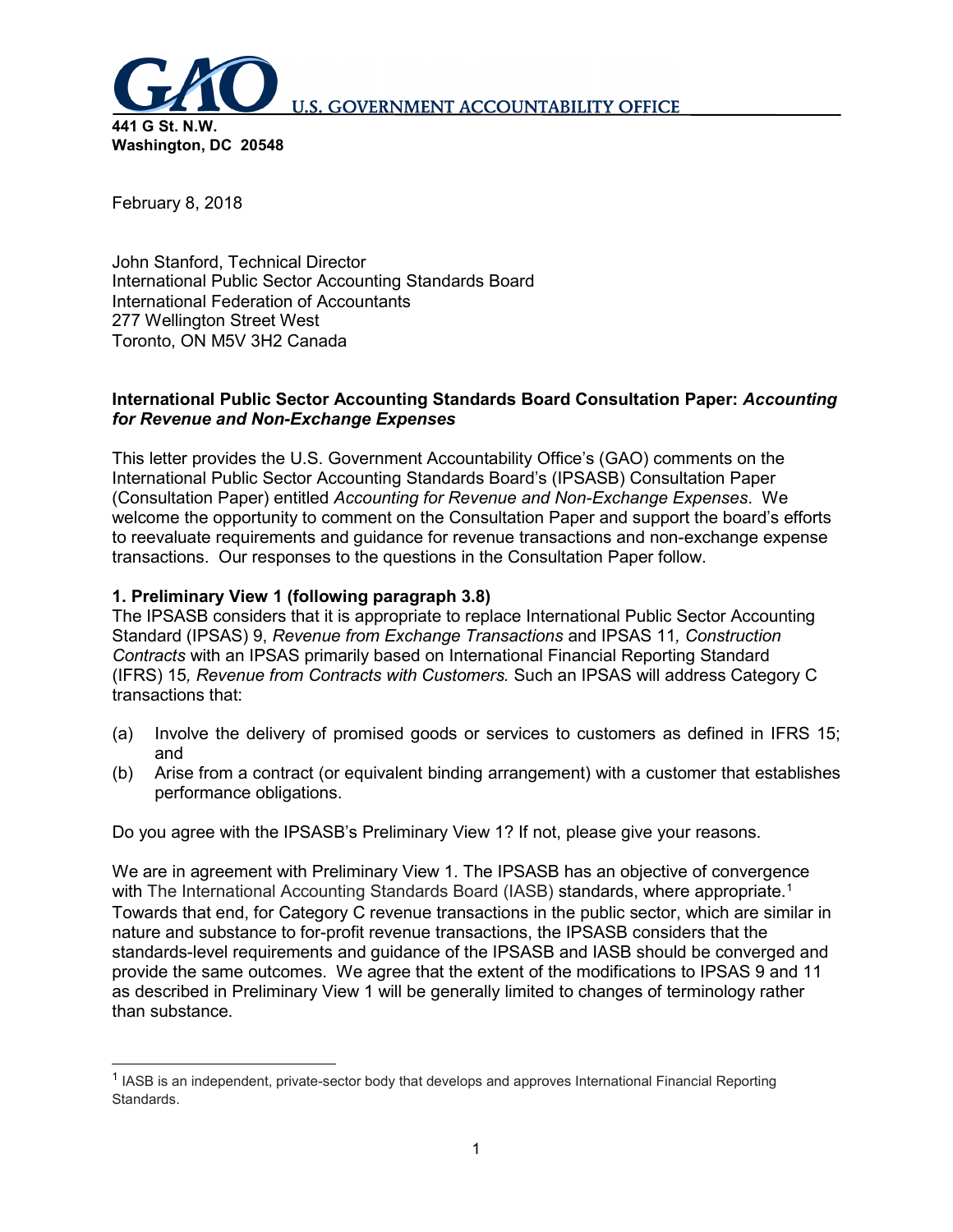# **2. Preliminary View 2 (following paragraph 3.9)**

Because Category A revenue transactions do not contain any performance obligations or stipulations, the IPSASB considers that these transactions will need to be addressed in an updated IPSAS 23, *Revenue From Non-Exchange Transactions (Taxes And Transfers)*.

Do you agree with the IPSASB's Preliminary View 2? If not, please give your reasons.

The Consultation Paper defines Category A revenue transactions as revenue transactions with no performance obligations or stipulations. Such transactions include general taxation receipts and inter-governmental transfers, such as non-specific and non-earmarked grants. IPSAS 23 prescribes requirements for the financial reporting of revenue arising from non-exchange transactions, other than non-exchange transactions that give rise to an entity combination, and deals with issues that need to be considered in recognizing and measuring revenue from nonexchange transactions. As such, we agree that Category A revenue transactions should be addressed in an updated IPSAS 23, as indicated in Preliminary View 2.

#### **3. Specific Matter for Comment 1 (following paragraph 3.10)**

Please provide details of the issues that you have encountered in applying IPSAS 23, together with an indication of the additional guidance you believe is needed in an updated IPSAS 23 for:

- (a) Social contributions; and/or
- (b) Taxes with long collection periods.

If you believe that there are further areas where the IPSASB should consider providing additional guidance in an updated IPSAS 23, please identify these and provide details of the issues that you have encountered, together with an indication of the additional guidance you believe is needed.

We provide no comments on Specific Matter for Comment 1.

#### **4. Preliminary View 3 (following paragraph 4.64)**

The IPSASB considers that Category B transactions, which are transactions with performance obligations or stipulations that do not meet all the requirements of IFRS 15, should be accounted for using the *Public Sector Performance Obligation Approach (PSPOA)*.

Do you agree with the IPSASB's Preliminary View 3? If not, please give your reasons.

The development of the *PSPOA* for the public sector would mean that the current distinction between exchange and non-exchange transactions as the primary determination of accounting treatment for many transactions would be replaced with a distinction between transactions with performance obligations and those without performance obligations. As noted in our response to Specific Matter for Comment 3, we support the application of an updated IPSAS 23 approach to Category B transactions and not the application of the PSPOA to such transactions. We believe that non-exchange transactions are unique to the public sector and should be treated consistently (i.e., Category A and B transactions as well as transactions related to social benefits). We also question if determining whether the transaction has a performance obligation under the PSPOA would necessarily be more feasible and understandable than developing and applying a clarified distinction between exchange and non-exchange transactions to determine the appropriate accounting treatment.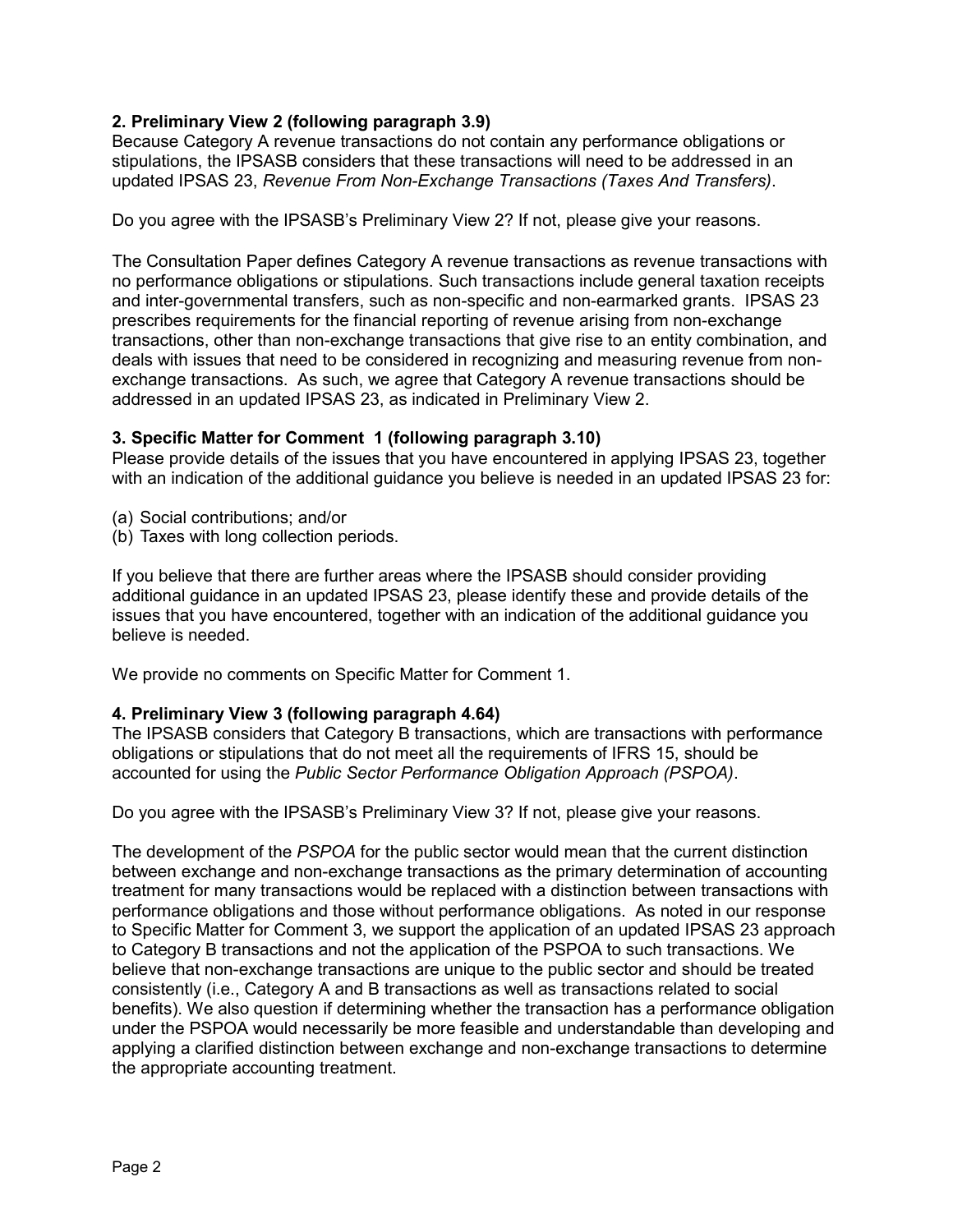### **5. Specific Matter for Comment 2 (following paragraph 4.64)**

The IPSASB has proposed broadening the requirements in the IFRS 15 five-step approach to facilitate applying a performance obligation approach to Category B transactions for the public sector. These five steps are as follows:

- Step 1 Identify the binding arrangement (paragraphs 4.29-4.35);
- Step 2 Identify the performance obligation (paragraphs 4.36 4.46);
- Step 3 Determine the consideration (paragraphs 4.47 4.50);
- Step 4 Allocate the consideration (paragraphs 4.51 4.54); and
- Step 5 Recognize revenue (paragraphs 4.55 4.58).

Do you agree with the proposals on how each of the IFRS 15 five-steps could be broadened? If not, please explain your reasons.

While we do not have specific comments on the content of the IFRS 15 five-step approach, we do not support the application of the PSPOA to Category B transactions, as discussed in our response to Specific Matter for Comment 3.

#### **6. Specific Matter for Comment 3 (following paragraph 4.64)**

If the IPSASB were to implement Approach 1 and update IPSAS 23 for Category B transactions, which option do you favor for modifying IPSAS 23 for transactions with time requirements (but no other stipulations):

- Option (b) Require enhanced display/disclosure;
- Option (c) Classify time requirements as a condition;
- Option (d) Classify transfers with time requirements as other obligations; or
- Option (e) Recognize transfers with time requirements in net assets/equity and recycle through the statement of financial performance.

Please explain your reasons.

It is our view that an updated IPSAS 23 approach should be applied to Category B transactions. We favor updating IPSAS 23 through a combination of Option (b)—Require enhanced display/disclosure—and an option other than those listed above in Specific Matter for Comment 3. Under this other option, IPSAS 23 would be updated in a manner that is consistent with the Board's proposed broadening of the interpretation of the "enforceability" of performance in the PSPOA. As discussed in paragraph 4.32, the Board is proposing that the "enforceability" of performance in the PSPOA be expanded beyond the obligation of the resource recipient to return resources directly to the resource provider (as in the current IPSAS 23) to include all situations where the transferor of resources is able to take remedies in the event the resource recipient does not fulfill its performance obligation. The Board considers that interpreting "enforceability" in such a manner reflects the public sector context of binding arrangements, and that "enforceability" can be reflected by a range of non-contractual mechanisms, such as legislation, cabinet and ministerial decisions, and reductions of future funding for the same program.

It is our view that the definition of conditions in IPSAS 23, similarly, be expanded beyond an obligation of the resource recipient to return resources directly to the resource provider (as in the current IPSAS 23) to include all situations where the transferor of resources is able to take remedies in the event the resource recipient does not fulfill its performance obligation. Revising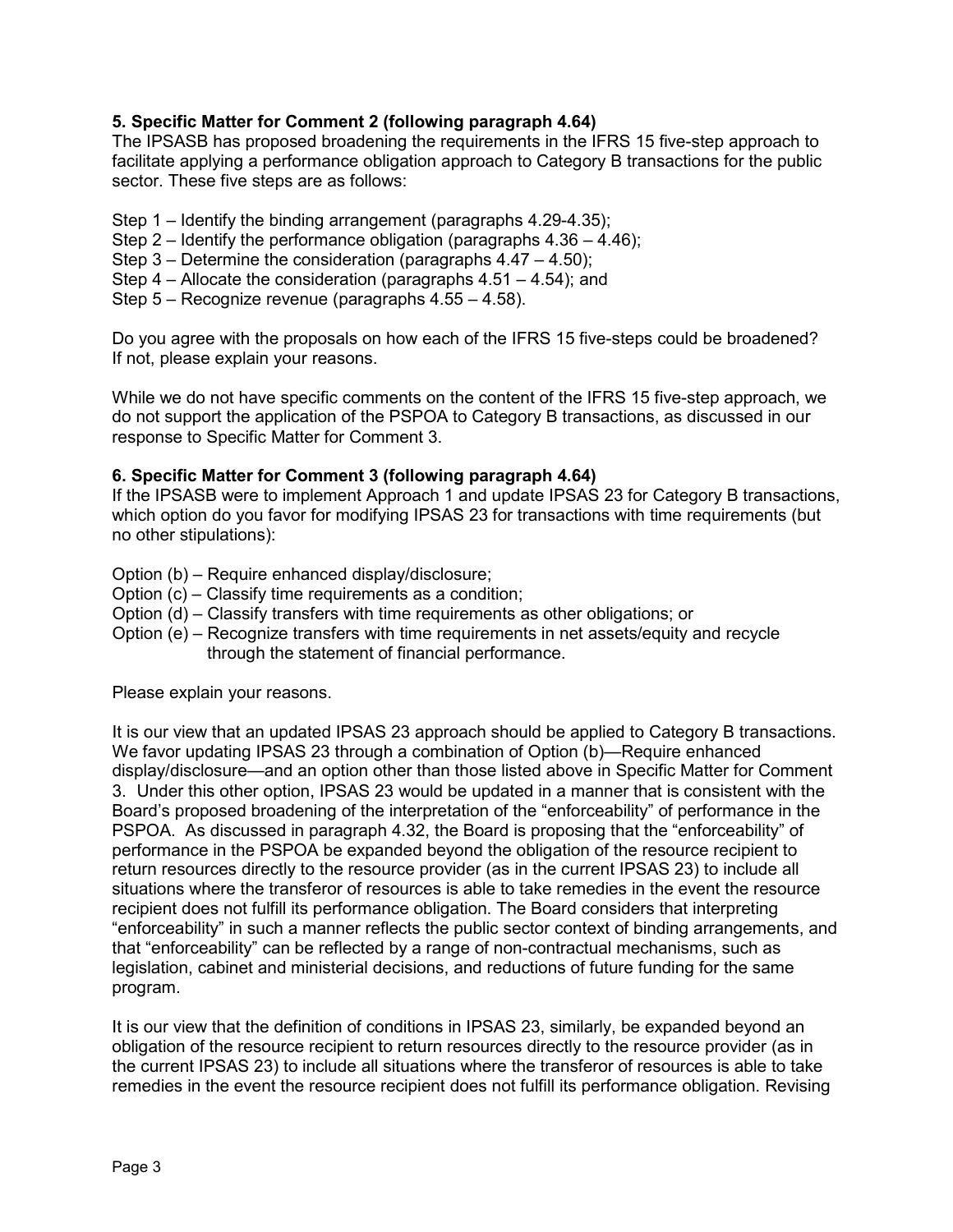IPSAS 23 in this manner may address some of the concerns associated with applying IPSAS 23.

# **7. Specific Matter for Comment 4 (following paragraph 4.64)**

Do you consider that the option that you have identified in Specific Matter for Comment 3 should be used in combination with Approach 1 Option (a) – Provide additional guidance on making the exchange/non-exchange distinction?

- (a) Yes
- (b) No

Please explain your reasons.

Yes. We agree that the additional guidance should be developed for making the distinction between exchange and non-exchange transactions. Areas to address in such guidance might also include more clearly defining what "directly giving" and "approximately equal value" mean. As noted in our response to Preliminary View 3, non-exchange transactions are unique to public sector entities and should be treated consistently. Further, additional guidance should be developed for the "enforceability" concept (discussed in Specific Matter for Comment 3.)

### **8. Preliminary View 4 (following paragraph 5.5)**

The IPSASB considers that accounting for capital grants should be explicitly addressed within IPSAS.

Do you agree with the IPSASB's Preliminary View 4? If not please give your reasons.

We agree that accounting for capital grants should be explicitly addressed within IPSAS.

# **9. Specific Matter for Comment 5 (following paragraph 5.5)**

- (a) Has the IPSASB identified the main issues with capital grants? If you think that there are other issues with capital grants, please identify them.
- (b) Do you have any proposals for accounting for capital grants that the IPSASB should consider?

Please explain your issues and proposals.

We believe that the Board has identified the main issues with capital grants. One other issue the Board may consider is a situation where a grant is made for the entire capital project, but the recipient is limited in the funds it may draw to those necessary to cover costs incurred by the recipient.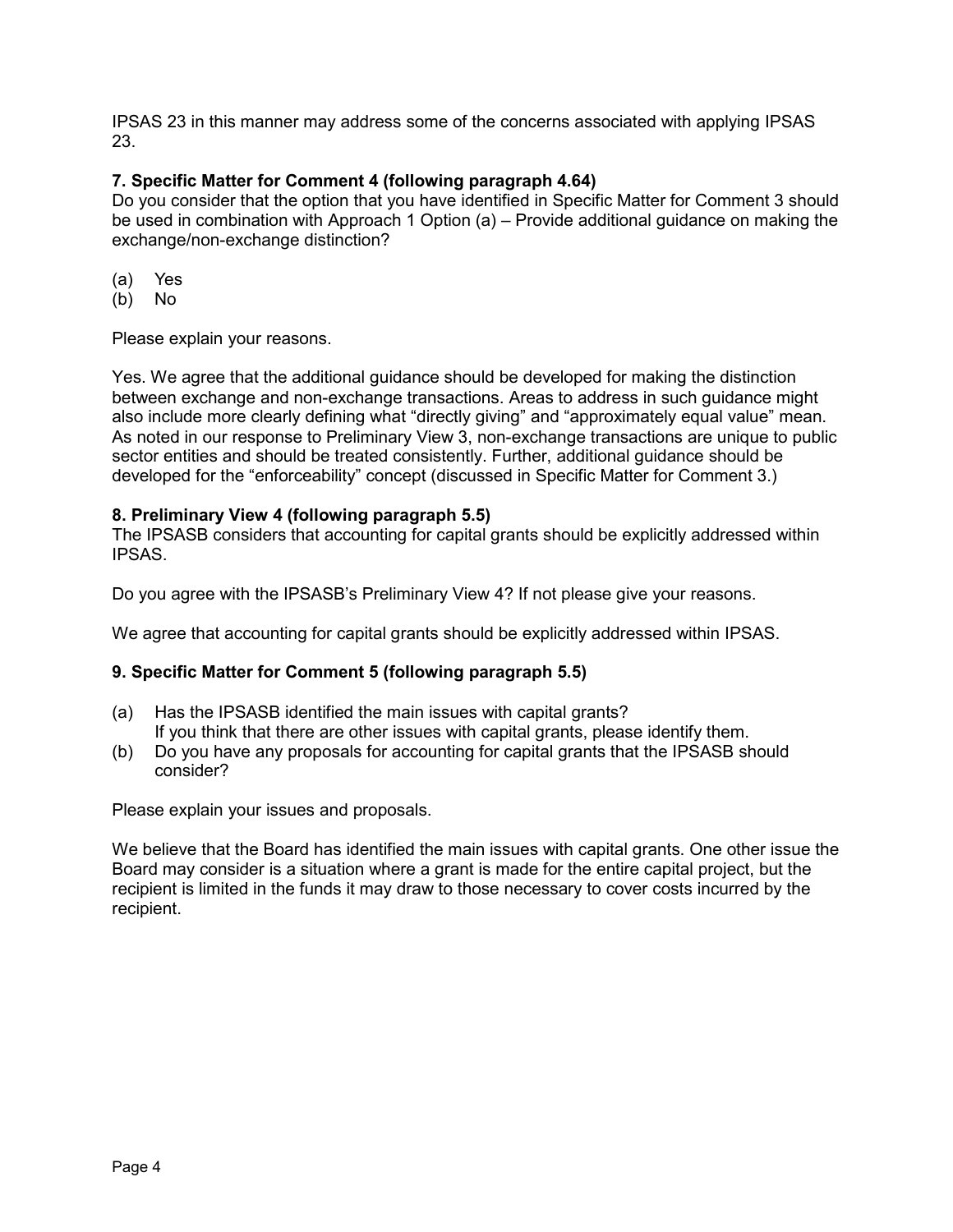# **10. Specific Matter for Comment 6 (following paragraph 5.9)**

Do you consider that the IPSASB should:

- (a) Retain the existing requirements for services in- kind, which permit, but do not require recognition of services in-kind; or
- (b) Modify requirements to require services in-kind that meet the definition of an asset to be recognised in the financial statements provided that they can be measured in a way that achieves the qualitative characteristics and takes account of the constraints on information; or
- (c) An alternative approach.

Please explain your reasons. If you favor an alternative approach please identify that approach and explain it.

We believe that the IPSASB should modify requirements to require in-kind services that meet the definition of an asset to be recognized in the financial statements if they can be measured reliably and the services would have been purchased if they had not been donated. This would limit the implementation burden, while ultimately recognizing the cost of those services that would otherwise have been purchased by the entity.

### **11. Preliminary View 5 (following paragraph 6.37)**

The IPSASB is of the view that non-exchange transactions related to universally accessible services and collective services impose no performance obligations on the resource recipient. These non-exchange transactions should therefore be accounted for under *The Extended Obligating Event Approach*.

Do you agree with the IPSASB's Preliminary View 5? If not, please give your reasons.

We agree that non-exchange transactions related to universally accessible services and collective services should be accounted for under *The Extended Obligating Event Approach*.

### **12. Preliminary View 6 (following paragraph 6.39)**

The IPSASB is of the view that, because there is no obligating event related to non-exchange transactions for universally accessible services and collective services, resources applied for these types of non-exchange transactions should be expensed as services are delivered.

Do you agree with the IPSASB's Preliminary View 6? If not, please give your reasons.

We disagree with Preliminary View 6. We believe that there are obligating events for nonexchange transactions related to universally accessible services and collective services. Specifically, under *The Extended Obligating Event Approach*, we believe that it would be more appropriate to take a position that, given the nature of universally accessible services and collective services, an obligating event occurs when such services are provided to beneficiaries; however, present obligations may arise and liabilities may need to be recognized earlier for underlying transactions under other standards.<sup>[2](#page-4-0)</sup> For example, the entity may incur liabilities and expenses related to exchange transactions prior to providing universally accessible services

<span id="page-4-0"></span> <sup>2</sup> *The Extended Obligation Event Approach* states that the determining factor as to whether a resource provider has a liability and a corresponding expense or asset is whether there is an obligating event for the non-exchange transaction.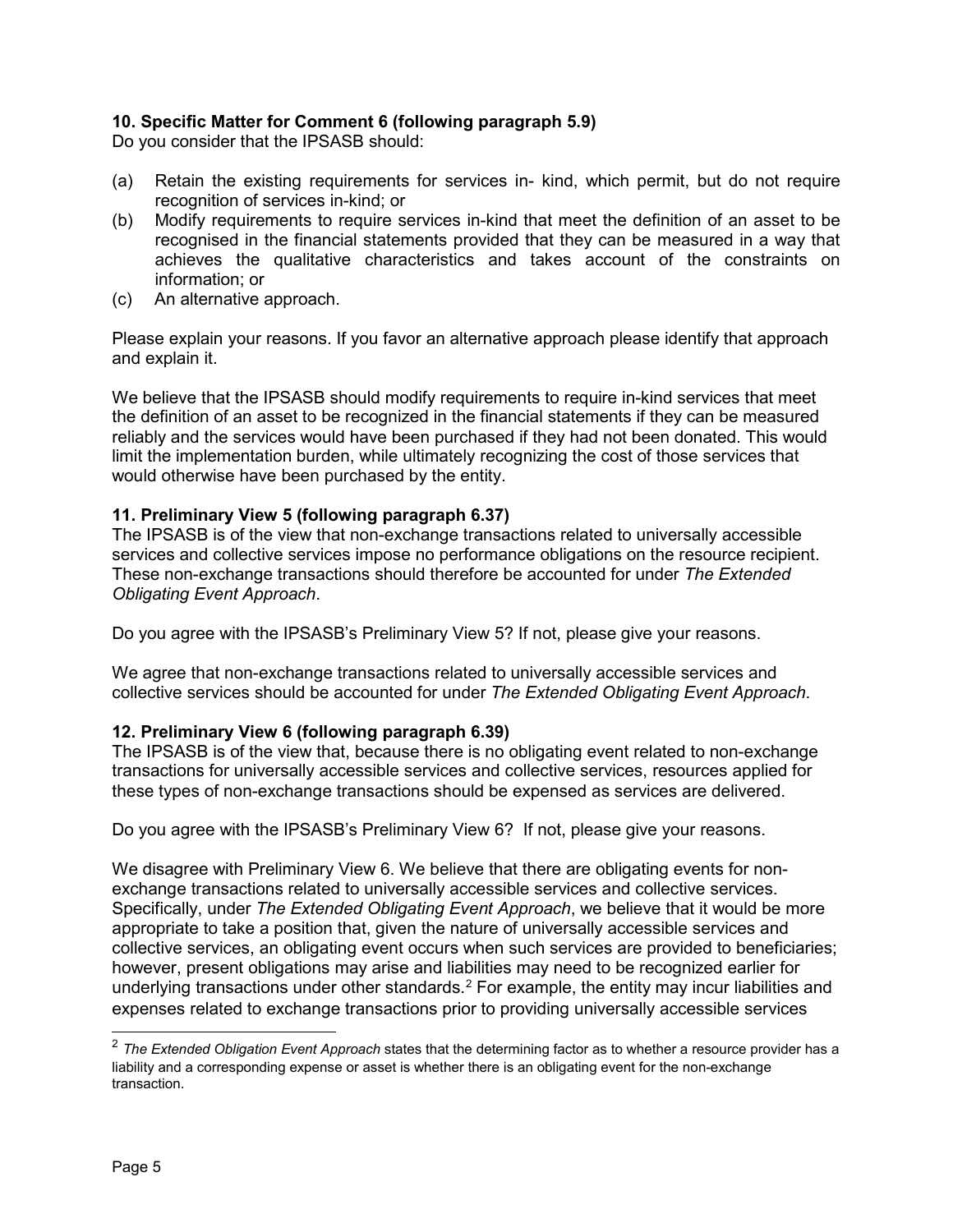and collective services. Specifically, prior to the entity providing such services, it may purchase medical supplies to provide health care, purchase text books before the school term commences, or pay salaries and other costs for administrative activities. Further, the entity may incur liabilities when universally accessible services and collective services are provided to beneficiaries, but are paid for in a subsequent period.

In addition, in our view, it is critical that the accounting treatment for universally accessible services and collective services are consistent with the concepts proposed in the IPSASB *Social Benefits Exposure Draft* (Exposure Draft) issued in October 2017. For example, if there are two entities, one which provides universally accessible health care and one which provides health care benefits under the Exposure Draft*,* the accounting treatment should be consistent. For the entity with universally accessible health care, a liability would be incurred and an expense would be recognized when services are provided to eligible beneficiaries. However, for underlying transactions, a liability and an expense may be recognized earlier based on other standards, as noted above. For the entity which provides health care benefits under the Exposure Draft, a liability and an expense would be recognized when the beneficiary meets all of the eligibility criteria for the next benefit which generally occurs when the service is provided—such as when an eligible doctor provides an eligible health care service to an eligible beneficiary. Similar to universally accessible and collective services, liabilities and expenses may be recognized earlier for underlying transactions. In both situations, future obligations would be an aspect of the ongoing activities of the entities.

As the Board continues its efforts to develop possible improvements in the accounting for revenue and potential requirements and guidance for accounting for non-exchange expenses, we believe that it is essential for the Board to ensure consistency in the accounting treatment for universally accessible services and collective services as it works towards developing an accounting standard on Social Benefits.

### **13. Preliminary View 7 (following paragraph 6.42)**

The IPSASB is of the view that where grants, contributions and other transfers contain either performance obligations or stipulations they should be accounted for using the Public Sector Performance Obligation Approach (PSPOA) which is the counterpart to the IPSASB's preferred approach for revenue.

Do you agree with the IPSASB's Preliminary View 7? If not, please give your reasons

We do not agree that where grants, contributions and other transfers contain either performance obligations or stipulations they should be accounted for using the PSPOA. Rather, we believe they should be accounted for under the *Extended Obligating Event Approach*, consistent with the reasoning stated in our response to Preliminary View 3.

### **14. Preliminary view 8 (following paragraph 7.18)**

The Board considers that at initial recognition, non-contractual receivables should be measured at face value (legislated amount) of the transaction(s) with any amount expected to be uncollectible identified as an impairment.

Do you agree with the IPSASB's Preliminary View 8? If not, please give your reasons.

We agree that, at initial recognition, non-contractual receivables should be measured at face value (legislated amount) of the transaction(s) with any amount expected to be uncollectible identified as an impairment.